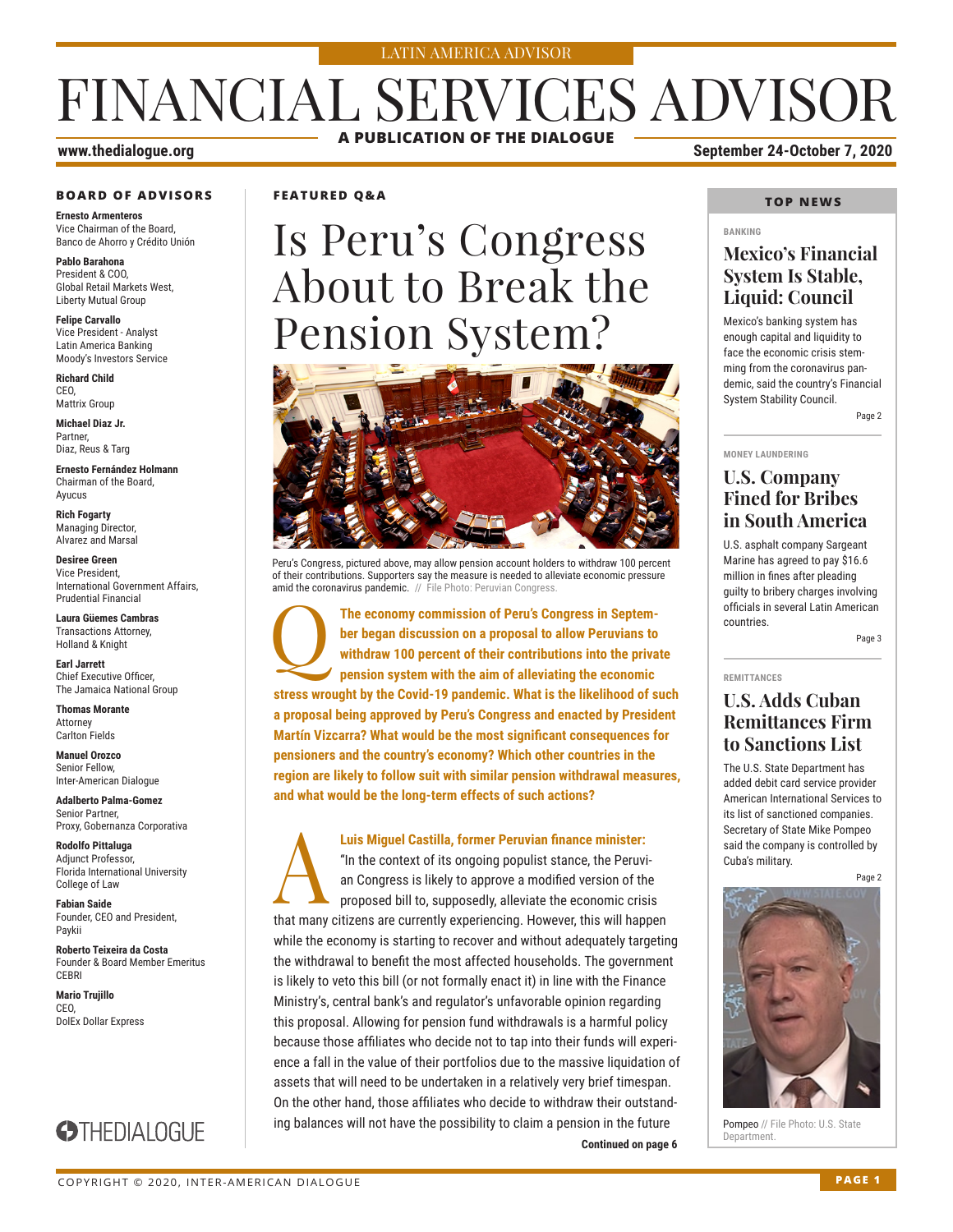#### **BANKING NEWS**

### Mexico's Financial System Has Adequate Liquidity: Council

Mexico's banking system is stable, with high levels of capital and enough liquidity to face the crisis brought by the coronavirus pandemic, the country's Financial System Stability Council, or CESF, said Sept. 29 in a statement. "The Mexican financial system remains in a solid position. In particular, the analysis on the risks for the Mexican banking system," the CESF said. The council is headed by Finance



**Herrera** // File Photo: Mexican Government.

Minister Arturo Herrera, and its members include representatives from the central bank, banking regulators and insurance companies, Reuters reported. The council also said in the statement that the sector is facing substantial challenges, especially regarding the operation of the market, credit flow, containment of liquidity problems and adequate risk management. "Some institutions must continue efforts toward diversifying their sources of financing," the CESF said, adding that, while there are "elements of strength" in intermediaries such as brokerage houses, entities in the insurance and surety sectors, retirement savings and investment funds, other financial companies and credit unions show "a profile of higher credit risk." The statement came days after Mexico's finance ministry and banking regulator announced the extension of tools to allow banks and financial intermediaries to restructure loans and other credits to clients, Reuters reported Sept. 23. As part of the measures, the government will extend until next year several

temporary rules that are aimed at avoiding defaults and losses of collateral. Herrera said the extension recognizes that the Mexican economy will remain fragile for some time. "It's no longer a horizon of a few weeks," Herrera said, "but a few months." Among the measures are relaxing liquidity requirements until next March, furthering a capital buffer through the end of 2021 as well as a 19-month relief for farming credits.

#### **REMITTANCES NEWS**

### U.S. Gov't Adds Cuba Remittances Firm to Restricted List

The U.S. State Department on Sept. 28 said it is adding a debit card service provider, American International Services (AIS), to its sanctioned Cuba Restricted List. "AIS is a financial institution controlled by the Cuban military that processes remittances sent to the Cuban people," Secretary of State Mike Pompeo said in a statement. The U.S. government alleges that AIS, under its parent company FINCIMEX,

#### **The profits earned from these operations disproportionately benefit the Cuban military..."**

**— Mike Pompeo**

manipulates the remittance and foreign currency market. "The profits earned from these operations disproportionately benefit the Cuban military, furthering repression of the Cuban people and funding Cuba's meddling in Venezuela," Pompeo said. "We urge anyone who sends remittances to family in Cuba to use means other than Cuban government-controlled remittance entities," he added. FINCIMEX is a Cuban state company that processes remittances and issues the American International Services card. The government began accepting it in

#### **NEWS BRIEFS**

### **Salvadoran Court Reduces Ex-President Saca's Sentence by Two Years**

A Salvadoran court on Sept. 28 reduced former Salvadoran President Elías Antonio "Tony" Saca's 12-year prison sentence by two years, judicial authorities announced, Reuters reported. Saca, 55, in 2018 admitted to embezzling and laundering as much as \$300 million from the treasury, for which he was sentenced to 10 years in prison. In 2019, two years were added to his sentence for bribery. Upon review of his case, the prison surveillance court ruled that the former president, who led El Salvador from 2004 to 2009, had already served the two years of the sentence related to the second case during preventive detention.

### **Moody's Lowers Outlook for Peru's Banking System**

Moody's on Sept. 28 lowered its outlook for Peru's banking system to negative from positive, citing lower profitability in a higher risk of credit deterioration due to the coronavirus pandemic. The ratings agency said the Andean nation's banking system was working in a "challenging" environment, which has had an impact on the sector's gains during the first half of the year and creates volatility for the rest of the year and even 2021, Reuters reported.

### **Brazil's FitBank Plans to Expand to More Latin American Nations, U.S.**

Brazilian fintech FitBank Pagamentos Eletrônicos plans to open an office in the United States in the first half of 2021, as well as start operations in Colombia, Mexico and Peru next year, Bloomberg News reported Sept. 22. In an interview with the news outlet, FitBank chief executive Otavio Farah said he expects headcount to reach 200 employees next year. In July, JPMorgan acquired a minority stake in the company.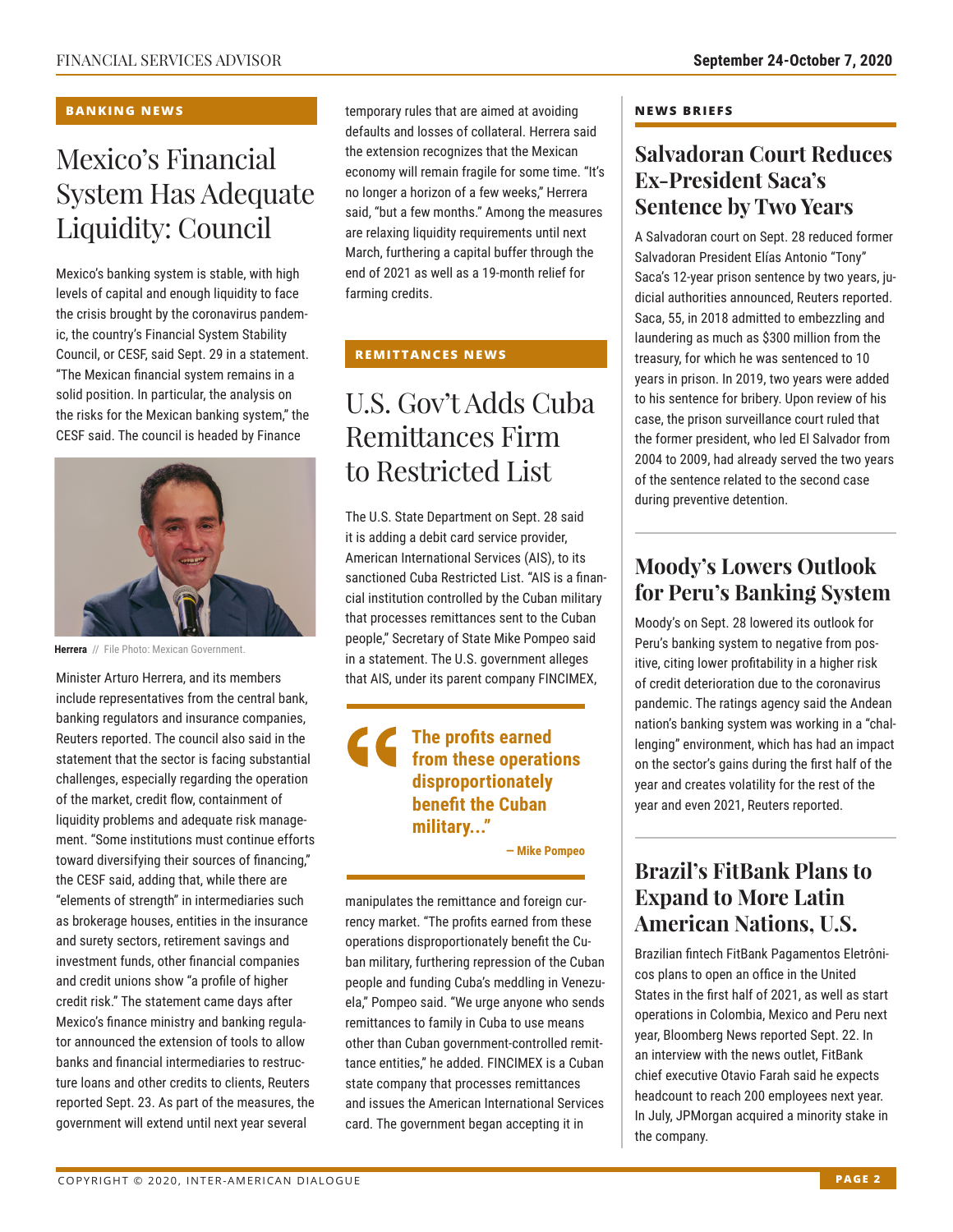July amid the Covid-19 pandemic, which has worsened food shortages on the island and sparked long lines for goods, the Associated Press reported. FINCIMEX temporarily stopped accepting applications in mid-August due to its popularity, but it resumed them this month. In Cuba, the volume of remittances has been decreasing this year, and it is expected to continue to drop, despite gains in other countries of Latin America, in part due to U.S. sanctions, Denisse Delgado, a scholar at the University of Massachusetts in Boston, wrote recently in a **[blog](https://www.thedialogue.org/blogs/2020/09/the-nexus-of-digital-platforms-and-cryptocurrency-remittances-to-cuba-during-the-covid-19-pandemic/)** posted by the Inter-American Dialogue. [Editor's note: See also the Advisor's **[video](https://www.youtube.com/watch?v=rldERAxhNno&feature=youtu.be)** interview with Marta Colomar-Garcia, an attorney at Diaz Reus in Miami, on the outlook for U.S. sanctions related to Cuba.]

### Mexico's Remittances Hit Second-Highest Level on Record

The amount of remittances sent to Mexico hit \$3.57 billion in August, their second-highest level on record, the country's central bank said Oct. 1. The money transfers to Mexico rose 5.3 percent that month as compared to August 2019, the central bank said. The amount for August was higher than any other month on record, going back to 1995, except for March of this year, when Mexico's remittances totaled \$4.04 billion. In August, Mexico recorded 10.4 million remittance transactions, the third-highest number of transactions on record. The average transfer was \$343, the central bank said. That average amount was the same as the average reported in August 2019. For the first eight months of the year, the total amount of money sent to Mexico in remittances was \$26.4 billion, a 9.4 percent increase as compared to the first eight months of 2019. Factoring in the 11.9 percent depreciation of the Mexican peso as compared to the U.S. dollar between August 2019 and August 2020, remittances grew 19.6 percent year-on-year in August of this year, or 14.9 percent year-onyear in real local currency terms, according to a note by Alberto Ramos, managing director and head of Latin America economic research

### **SUBSCRIBER NOTICE**

### Laura Güemes Cambras Joins the Financial Services Advisor Board

We are pleased to announce that Laura Güemes Cambras has joined the Financial Services Advisor's board of advisors.

She is a transactions attorney at Holland & Knight's office in New York and a member of the firm's financial services team.

Güemes focuses her finance practice on cross-border financing transactions, regularly advising corporate borrowers, a wide range of lenders, project sponsors and developers on syndicated lending as well as project finance



**Güemes**

in the United States and Latin America. She also has substantial M&A experience covering a wide range of industries.

Prior to joining Holland & Knight, Güemes practiced at another international law firm in New York and before that worked with a firm in Spain.

She holds an LL.M degree from Fordham University's School of Law, with a focus on corporate, banking and finance law, as well as J.D. and B.S. degrees from Universidad Carlos III de Madrid.

at Goldman Sachs. "The sharp contraction of activity and employment in the U.S. have not impacted in a visible way the flow of remittances to Mexico," Ramos said in the note. [Editor's note: See related **[Q&A](http://www.thedialogue.org/wp-content/uploads/2020/08/FSA200826.pdf)** in the Aug. 13-26 issue of the Financial Services Advisor.]

#### **ANTI-MONEY LAUNDERING NEWS**

### U.S. Asphalt Firm Fined for Bribes in South America

A U.S.-based asphalt company has agreed to pay \$16.6 million in fines after pleading guilty to bribery charges stemming from its business in three South American countries, the U.S. Justice Department said Sept. 22 in a statement. Between 2010 and 2018, Sargeant Marine paid millions of dollars in bribes to officials in Brazil, Venezuela and Ecuador in order to obtain contracts or sell asphalt to state-owned or state-controlled companies in those countries, the company has admit-

**Sargeant Marine has admitted to paying millions of dollars in bribes to officials in several countries.**

ted, according to the Justice Department. Sargeant Marine, which is based in Florida, acknowledged that it bribed officials at Brazil's Petrobras, Venezuela's PDVSA and Ecuador's Petroecuador, the Justice Department said.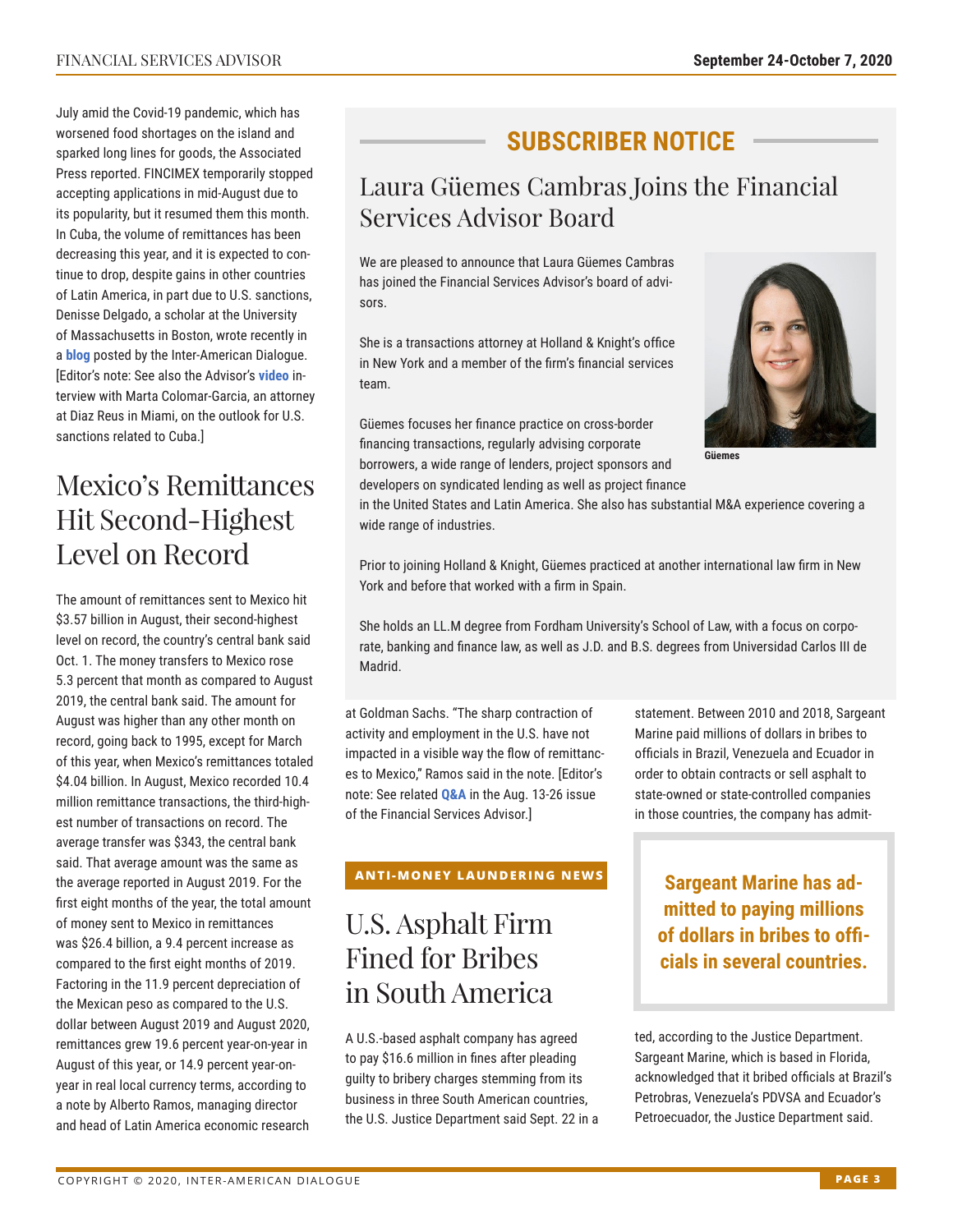#### **ECONOMIC NEWS**

### British Court Rules in Maduro's Favor in Dispute Over Gold

A British appeals court on Oct. 5 sided with Venezuelan President Nicolás Maduro's government in a dispute over the control of \$1.8 billion worth of Venezuelan gold stored at the Bank of England, The Guardian reported. In July, a British court found that Britain's recognition of opposition leader Juan Guaidó as Venezuela's legitimate president meant that the gold could not be released to Maduro's government. Venezuela's central bank had sued the Bank of England in May, seeking to gain



**Maduro** // File Photo: @NicolasMaduro via Twitter.

control of the gold, which the central bank has said it will sell solely in order to pay for Venezuela's response to the coronavirus pandemic. The decision by the appeals court overturns the July court decision and sends the issue to be examined by a British commercial court, The Guardian reported. The appeals court also suggested that Britain's Foreign Office clarify the issues including whether the British government recognizes Guaidó "for all purposes and therefore does not recognize Mr. Maduro as president for any purpose." If the Foreign Office does not clarify the issue, then the commercial court must decide on the gold dispute on its own. Though Britain recognizes Guaidó as Venezuela's president, it also still has diplomatic ties with Maduro's government, The Associated Press reported. Britain's government recognizes Maduro's ambassador, who has control of the Venezuelan Embassy in London. And the British ambassador to Venezuela is still posted

### **ADVISOR Q&A**

### What's Driving New U.S. Restrictions on Cuba Activity?

U.S. President Donald Trump<br> **PERICAL TENDER FRAMELY**<br>
U.S. travelers from staying at **recently announced new restrictions that will prohibit properties owned by the Cuban government, as well as block the import of Cuban cigars and liquor. What motivated the Trump administration to draw up the new rules, and how significant are they? In what ways will they affect Cuba's economy, its citizens and the Communist government's hold on power? Will Trump's clampdown on Cuba, the latest in a string of reversals over the past four years of the Obama-era loosening of restrictions related to the island, help achieve U.S. goals with the country and in the region more broadly?**

Angela Mariana Freyre, prin-<br>
cipal at Squire Patton Boggs<br>
and former special advisor for<br>
Cuba policy at the U.S. National Security Council: "The new measures are **cipal at Squire Patton Boggs and former special advisor for Cuba policy at the U.S. National Security Council: "The new measures are** the continuation of an electoral strategy to win Florida, which the president won by a very narrow 1.2 percent margin in the last election and where he is currently trailing Vice President Biden in the polls. Given that there is no travel to Cuba during this pandemic, the significance of the hotel/rum/cigar/travel prohibitions is primarily symbolic and calculated for domestic political effect. In a post-pandemic Cuba, the prohibitions will have some negative impact on Cuba's economy, people and government as a result of the lack of revenue. That said, to be re-

in Caracas. In the Oct. 5 ruling, Judge Stephen Males said Britain's support of Guaidó and its continued diplomatic relations with Maduro's government are "to my mind ambiguous, or at any rate less than unequivocal," Bloomberg News reported. Vanessa Neumann, whom

moved from the restricted list, a hotel could be sold to foreign investors thus transferring title away from the Cuban government and becoming available to U.S. travelers. Also, rentals of private rooms and residences would see an increase in activity and have a beneficial effect on the growing class of self-employed in Cuba. Coupled with further restrictions on remittances, it is clear that the president has no concern for the Cuban people or Cuban-Americans who aid their families in Cuba. The pandemic, coupled with U.S. sanctions, has been particularly hard on the Cuban people, creating food shortages and other challenges, the effects of which have been partially mitigated by Cuban-Americans and U.S. humanitarian organizations engaged in Cuba. Limiting this assistance only hurts the Cuban people. These new policies are a continuation of the failed strategy pursued by U.S. administrations for decades and condemned by the global community. President Obama changed the course of that policy when he normalized relations with Cuba and allowed Americans and Cuban-Americans to engage with the Cuban people and create a new future of U.S.-Cuba relations based on mutual respect and benefit. We need to return to those principles swiftly."

**EDITOR'S NOTE: More commentary on this topic appears in the Oct. [1 issue of](http://www.thedialogue.org/wp-content/uploads/2020/10/LAA201001.pdf) the Latin America Advisor.**

Guaidó named as his ambassador to Britain, played down the appeals court ruling, saying the court was asking for clarification from a judge that has already ruled in Guaidó's favor, the AP reported. "What remains clear is that the British court is not yet going to hand over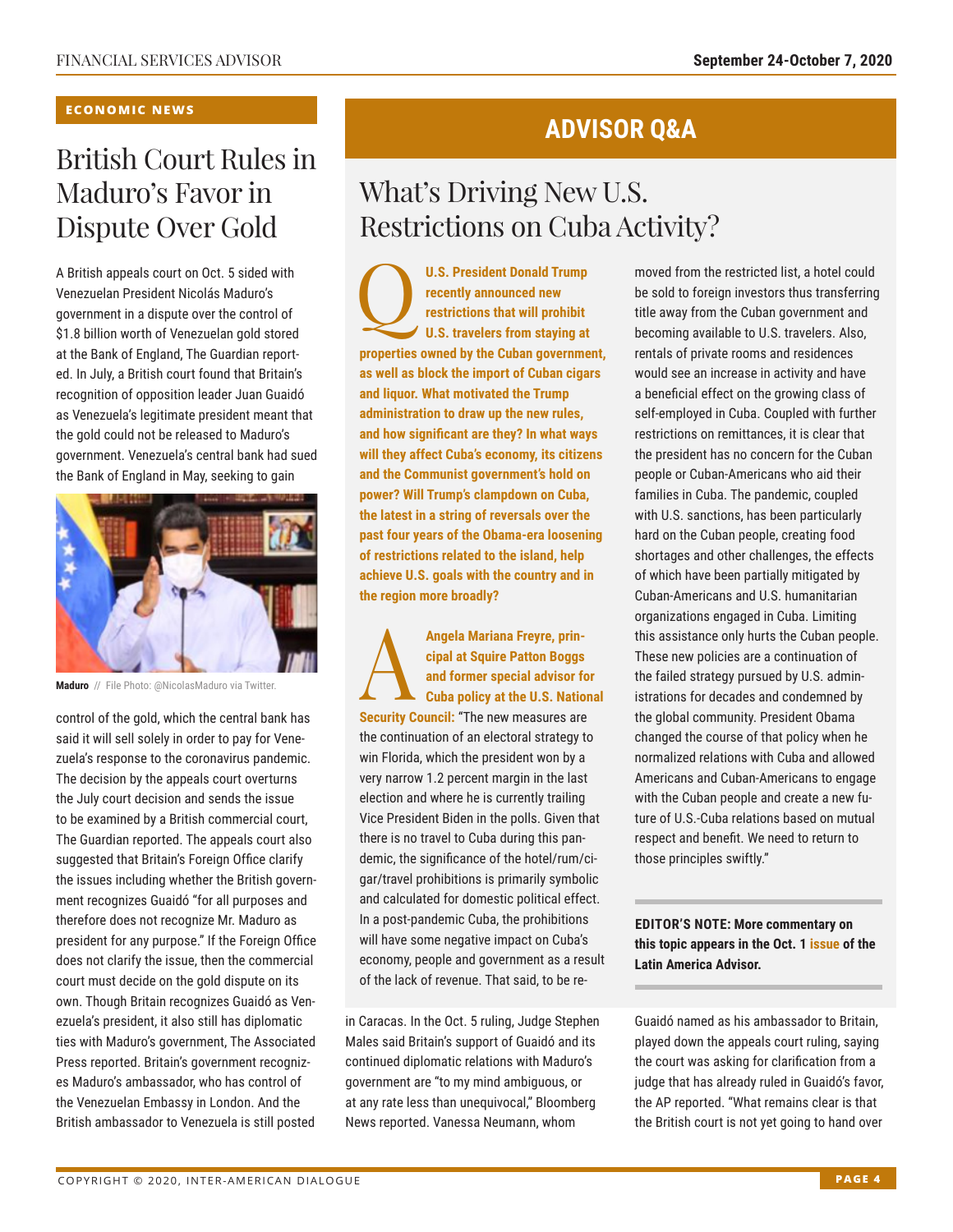#### **NEWS BRIEFS**

### **Hurricane Delta Takes Aim at Mexico's Yucatán Peninsula**

Hurricane Delta strengthened to a Category 2 hurricane early Oct. 6 as it pushed toward Mexico's Yucatán peninsula, where it is expected to make landfall by Oct. 7, CNN reported. The storm could intensify further, strengthening to a Category 4 hurricane before it hits land, said CNN meteorologist Michael Guy. From there, Delta could turn toward the U.S. Golf Coast. As of 8 a.m. Eastern Time on Oct. 6, the storm was located about 370 miles east-southeast of the Mexican island of Cozumel, heading west-northwest at 15 miles an hour, with maximum sustained winds of 110 miles an hour, according to the U.S. National Hurricane Center.

### **Chilean Authorities Detain Officer Suspected of Pushing Teen Off Bridge**

Chilean authorities have detained a police officer suspected of attempted murder after he allegedly pushed a teenage demonstrator off a bridge during recent protests, the country's Prosecutor's Office said, CNN reported Oct. 5. Videos of the incident in Santiago on Oct. 2 have gone viral in Chile, sparking anger and more demonstrations in the following days. The video appears to show a brawl between the police officer and the boy, who then falls headfirst over the side of the bridge.

### **Chilean President Aims to Increase Public Spending by 9.5 Percent Next Year**

Chilean President Sebastián Piñera on Sept. 29 introduced a budget that includes a 9.5 percent year-on-year increase in public spending, Reuters reported. In a televised speech, the conservative called the spending "very austere" in light of the coronavirus pandemic and demands for economic recovery.

the gold that belongs to Venezuelans to the Maduro regime," Neumann told reporters in a call.

### Colombia's Mining Future Is Metals, Oil Still Crucial: Mesa

Colombia's mining future lies in metals and not coal, though developing oil and gas projects, including nonconventional deposits, will continue to be key, said Mines and Energy Minister Diego Mesa, Reuters reported Oct. 2. Mesa said the coronavirus pandemic has intensified problems with the coal sector, forcing Colombia, the world's fifth-largest coal exporter, to evaluate ways in which it can quickly boost its mining industry. "Metals are the big opportunity for Colombia because they're the mineral with the greatest demand," Mesa said, adding that the Andean nation is "practically unexplored" in terms of gold, copper and nickel mining.

#### **POLITICAL NEWS**

### Mexico's Supreme Court Allows Vote on Former Presidents

Mexico's Supreme Court ruled Oct. 1 that President Andrés Manuel López Obrador could proceed with a referendum on prosecuting ex-presidents, the Associated Press reported. The court ruled in a 6-5 vote that the measure was constitutional, but it said the wording of the question to appear on ballots should be modified. Opponents had claimed it violated the precept that the decision to prosecute should be made by prosecutors, not voters or politicians, as well as the presumption of innocence. López Obrador's proposed referendum question asks: "Do you agree or not that the relevant authorities should, in accordance with the applicable laws and procedures, investigate and if appropriate punish, the presumed crimes committed by former presidents?"

and then goes on to name five of Mexico's six living ex-presidents. López Obrador proposed the referendum for June 6, 2021, the date of midterm congressional elections that are key for maintaining the ruling party's majority in Congress. With some notable exceptions, the legacies of Mexico's former presidents, and many of their cabinet ministers, over the past



**López Obrador** // File Photo: Mexican Government.

several decades have been tainted by accusations of corruption and using their offices for personal enrichment. In August, Mexico's political establishment was shaken by claims that three former Mexican presidents, as well as ministers and high-profile lawmakers and aides were involved in alleged acts of corruption.

### Nicaragua Eying Legislation to Clamp Down on Journalists

Nicaragua's National Assembly is considering legislation that would place new restrictions on journalists, The Washington Post reported Oct. 4. One measure would require journalists who work for foreign media companies to register with Nicaragua's government as foreign agents and refrain from "intervening in questions, activities or matters of internal politics," the newspaper reported. Another piece of legislation would set jail sentences of as long as four years for people using a computer to spread "false and/or misrepresented information which causes alarm." Opponents of the measures say the government of President Daniel Ortega, whose party holds a majority in the National Assembly, could use the measures to target anyone writing anything unfavorable to the government.